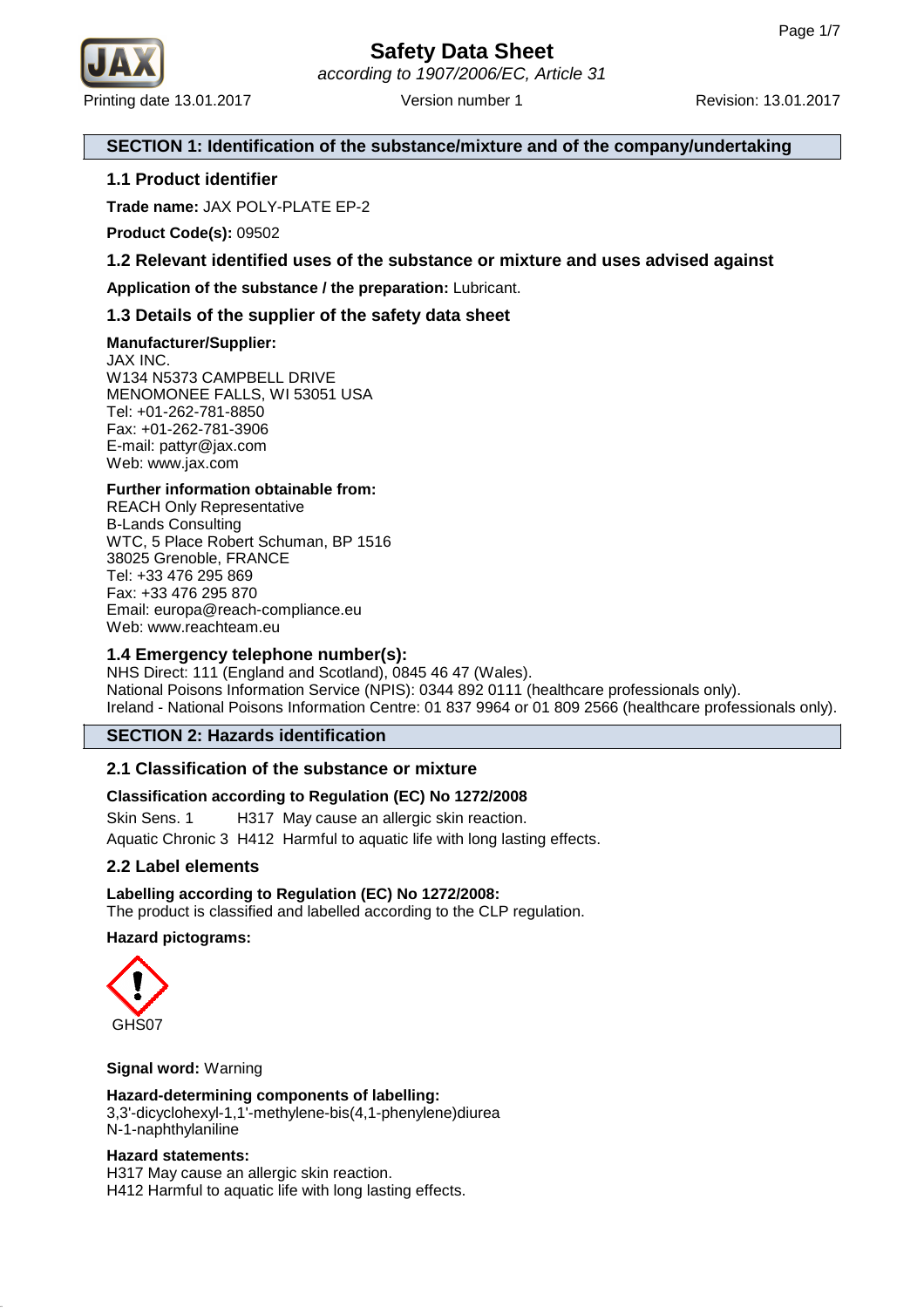according to 1907/2006/EC, Article 31

Printing date 13.01.2017 Version number 1 Revision: 13.01.2017

## **Trade name:** JAX POLY-PLATE EP-2

## **Precautionary statements:**

- P261 Avoid breathing dust/fume/gas/mist/vapours/spray.<br>P280 Wear protective gloves/protective clothing/eve prote
- Wear protective gloves/protective clothing/eye protection/face protection.
- P273 Avoid release to the environment.
- P272 Contaminated work clothing should not be allowed out of the workplace.
- P302+P352 IF ON SKIN: Wash with plenty of water.

P333+P313 If skin irritation or rash occurs: Get medical advice/attention.

P362+P364 Take off contaminated clothing and wash it before reuse.

P501 Dispose of contents/container in accordance with local/regional/national/international regulations.

### **2.3 Other hazards**

### **Results of PBT and vPvB assessment**

**PBT:** Not applicable.

**vPvB:** Not applicable.

### **SECTION 3: Composition/information on ingredients**

### **3.2 Mixtures**

### **Hazardous components:**

| <u>Hazaravas components.</u>                                       |                                                                                                                                   |             |  |  |
|--------------------------------------------------------------------|-----------------------------------------------------------------------------------------------------------------------------------|-------------|--|--|
| CAS: 154099-21-5                                                   | Urea, N-[4-[[4-[[(cyclohexylamino)carbonyl]amino]phenyl]methyl]<br>phenyl]-N'-octadecyl-<br>Aquatic Chronic 2, H411               | $0.1 - 5%$  |  |  |
| CAS: 58890-25-8<br>ELINCS: 406-370-3<br>Index number: 616-094-00-7 | 3,3'-dicyclohexyl-1,1'-methylene-bis(4,1-phenylene)diurea<br>Skin Sens. 1, H317; Aquatic Chronic 4, H413                          | $1 - 5%$    |  |  |
| CAS: 43136-14-7<br>ELINCS: 406-690-3<br>Index number: 616-095-00-2 | 3,3'-dioctadecyl-1,1'-methylene-bis(4,1-phenylene)diurea<br>Aquatic Chronic 4, H413                                               | $0.1 - 5\%$ |  |  |
| CAS: 90-30-2<br>EINECS: 201-983-0                                  | N-1-naphthylaniline<br>STOT RE 2, H373; Aquatic Acute 1, H400; Aquatic Chronic 1,<br>H410; Acute Tox. 4, H302; Skin Sens. 1, H317 | $< 1\%$     |  |  |
| Non-hazardous components:                                          |                                                                                                                                   |             |  |  |
| CAS: 1317-65-3<br>Limestone<br>EINECS: 215-279-6                   |                                                                                                                                   | $≤10%$      |  |  |

**Additional information:** For the wording of the listed hazard phrases refer to section 16.

#### **SECTION 4: First aid measures**

### **4.1 Description of first aid measures**

**General information:** Immediately remove any clothing soiled by the product.

#### **After inhalation:**

Supply fresh air and to be sure call for a doctor. In case of unconsciousness place patient stably in the recovery position.

**After skin contact:** Immediately wash with water and soap and rinse thoroughly.

#### **After eye contact:**

Remove contact lenses, if worn.

Rinse opened eye for several minutes under running water. If symptoms persist, consult a doctor.

**After swallowing:** Do not induce vomiting; call for medical help immediately.

**4.2 Most important symptoms and effects, both acute and delayed** No further relevant information available.

**4.3 Indication of any immediate medical attention and special treatment needed** No further relevant information available.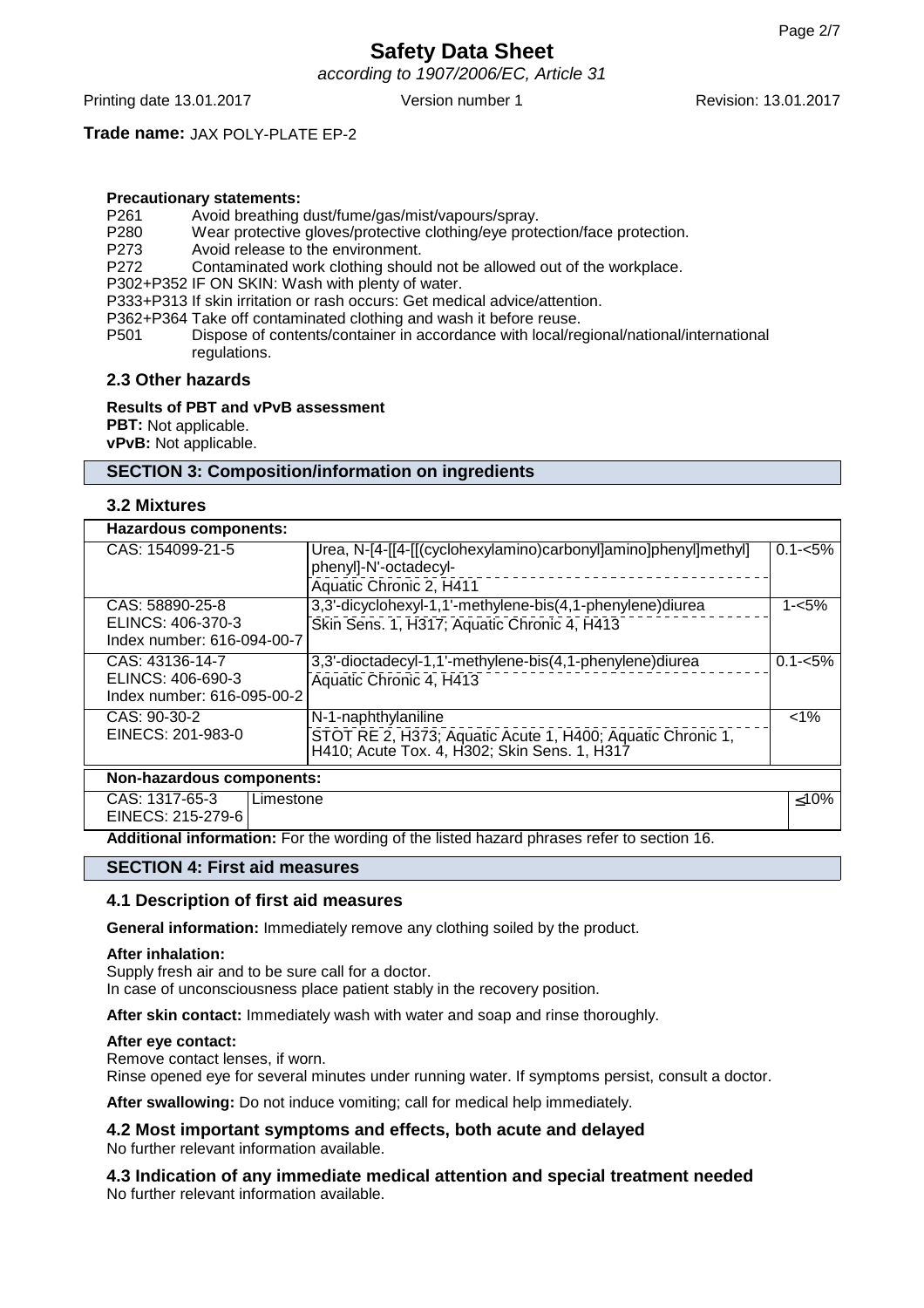according to 1907/2006/EC, Article 31

Printing date 13.01.2017 Version number 1 Revision: 13.01.2017

**Trade name:** JAX POLY-PLATE EP-2

## **SECTION 5: Firefighting measures**

### **5.1 Extinguishing media**

### **Suitable extinguishing agents:**

CO2, powder or water spray. Fight larger fires with water spray or alcohol resistant foam.

### **5.2 Special hazards arising from the substance or mixture**

No further relevant information available.

### **5.3 Advice for firefighters**

**Protective equipment:** No special measures required.

## **SECTION 6: Accidental release measures**

### **6.1 Personal precautions, protective equipment and emergency procedures** Keep away from ignition sources.

### **6.2 Environmental precautions**

Do not allow product to reach sewage system or any water course. Inform respective authorities in case of seepage into water course or sewage system.

### **6.3 Methods and material for containment and cleaning up**

Dispose contaminated material as waste according to item 13.

### **6.4 Reference to other sections**

See Section 7 for information on safe handling. See Section 8 for information on personal protection equipment. See Section 13 for disposal information.

## **SECTION 7: Handling and storage**

### **7.1 Precautions for safe handling**

Keep away from heat and direct sunlight. Ensure good ventilation/exhaustion at the workplace. Provide suction extractors if dust is formed.

**Information about fire - and explosion protection:** No special measures required.

### **7.2 Conditions for safe storage, including any incompatibilities**

### **Requirements to be met by storerooms and receptacles:** Store in a cool, dry place in tightly closed receptacles.

**Information about storage in one common storage facility:** Store away from oxidising agents.

**Further information about storage conditions:** None.

**7.3 Specific end use(s):** No further relevant information available.

## **SECTION 8: Exposure controls/personal protection**

### **8.1 Control parameters**

**Ingredients with limit values that require monitoring at the workplace:**

## **1317-65-3 Limestone**

EH40/2005 WELs (United Kingdom (UK), 12/2011).

TWA 10 mg/m<sup>3</sup> 8 hours. Form: inhalable dust

TWA  $\frac{4 \text{ mg}}{m^3}$  8 hours. Form: respirable dust

**Additional information:** The lists valid during the making were used as basis.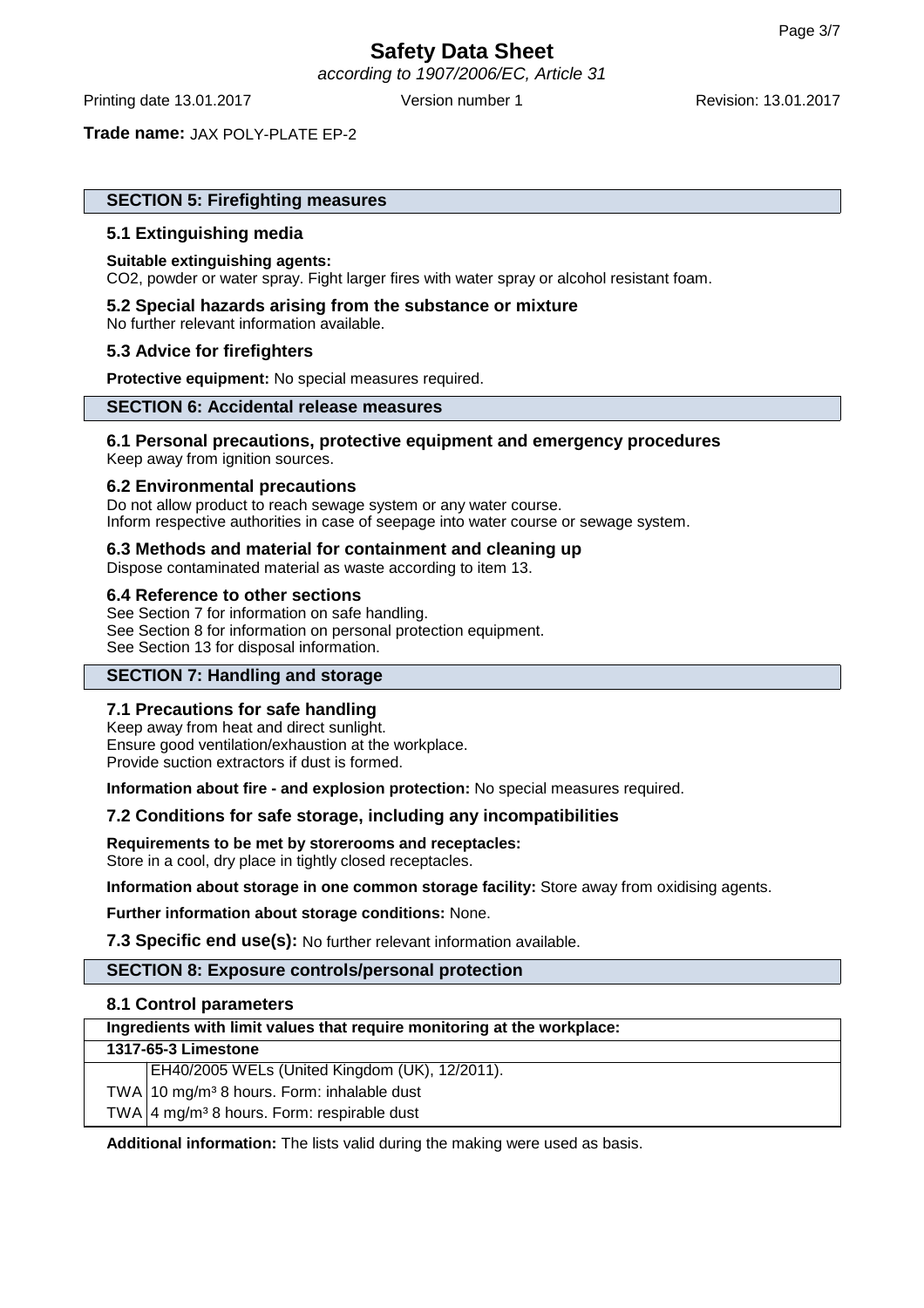according to 1907/2006/EC, Article 31

Printing date 13.01.2017 **Version number 1** Revision: 13.01.2017

## **Trade name:** JAX POLY-PLATE EP-2

## **8.2 Exposure controls**

### **Personal protective equipment**

### **General protective and hygienic measures:**

The usual precautionary measures are to be adhered to when handling chemicals. Immediately remove all soiled and contaminated clothing

### **Respiratory protection:**

In case of brief exposure use respiratory filter device. In case of intensive or longer exposure use selfcontained respiratory protective device.

### **Protection of hands:**



Protective gloves.

The selected protective gloves have to satisfy the specifications of EU Directive 89/686/EEC and the standard EN 374 derived from it.

### **Eye protection:**



Safety glasses with side-shields (EN 166).

**Body protection:** Protective work clothing.

## **SECTION 9: Physical and chemical properties**

## **9.1 Information on basic physical and chemical properties**

### **General Information**

| Appearance:<br>Form:<br>Colour:              | Solid.<br>Blue.                               |  |
|----------------------------------------------|-----------------------------------------------|--|
| Odour:<br><b>Odour threshold:</b>            | Petroleum odour.<br>Not determined.           |  |
| pH-value:                                    | Not applicable.                               |  |
| <b>Melting point/Melting range:</b>          | Not determined.                               |  |
| <b>Boiling point/Boiling range:</b>          | Not determined.                               |  |
| <b>Flash point:</b>                          | Not applicable.                               |  |
| Flammability (solid, gaseous):               | Not applicable.                               |  |
| Ignition temperature:                        | Not determined.                               |  |
| <b>Decomposition temperature:</b>            | Not determined.                               |  |
| Danger of explosion:                         | Product does not present an explosion hazard. |  |
| <b>Explosion limits:</b><br>Lower:<br>Upper: | Not determined.<br>Not determined.            |  |
| <b>Oxidising properties</b>                  | Not determined.                               |  |
| Vapour pressure:                             | Not determined.                               |  |
| Density:                                     | $0.9$ g/cm <sup>3</sup>                       |  |
| <b>Relative density</b>                      | Not determined.                               |  |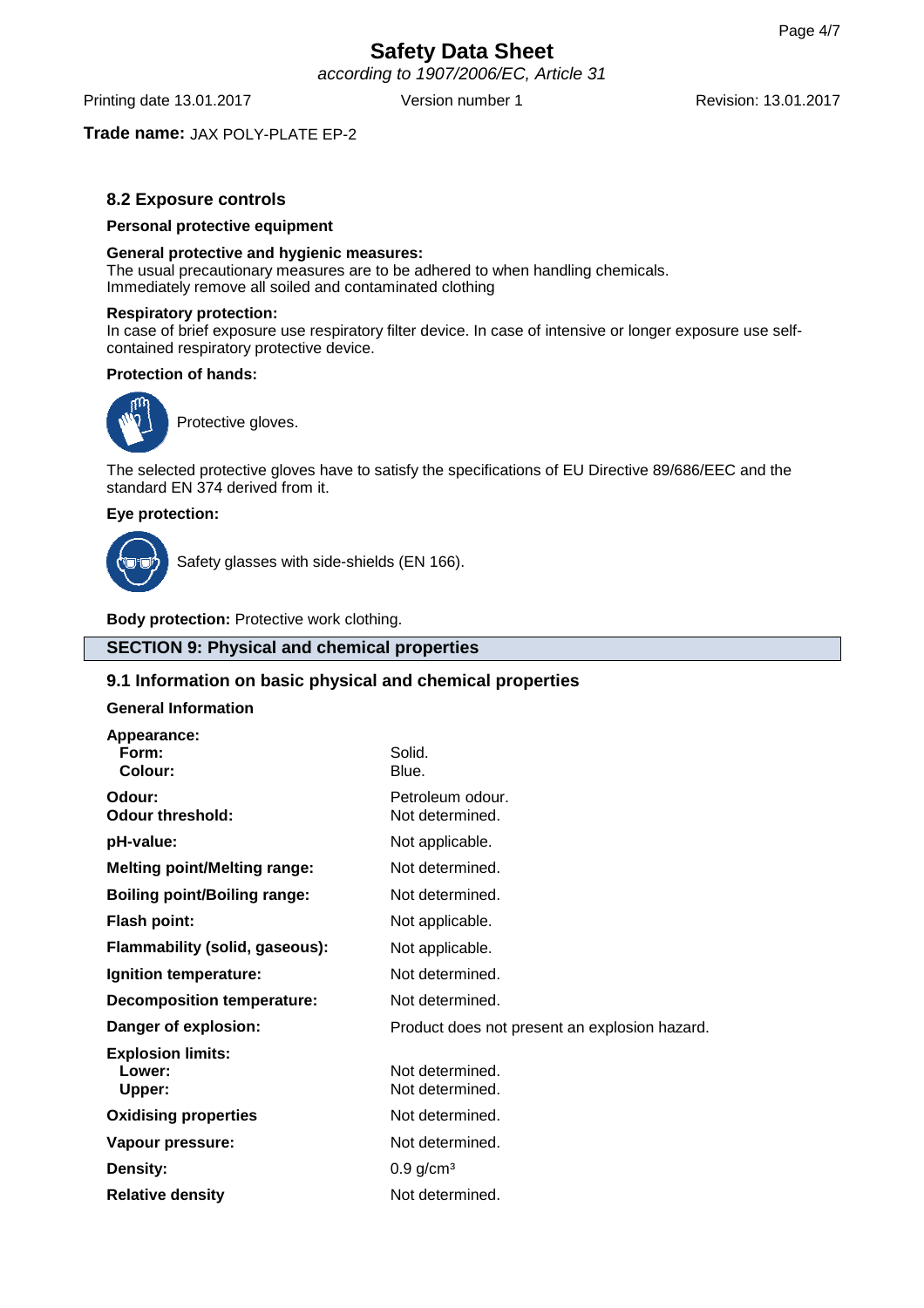according to 1907/2006/EC, Article 31

Printing date 13.01.2017 Version number 1 Revision: 13.01.2017

## **Trade name:** JAX POLY-PLATE EP-2

| <b>SECTION 10: Stability and reactivity</b>              |                                            |  |  |  |
|----------------------------------------------------------|--------------------------------------------|--|--|--|
| 9.2 Other information                                    | No further relevant information available. |  |  |  |
| <b>Viscosity:</b><br>Dynamic:<br>Kinematic at 40 $C$ :   | Not applicable.<br>$>0.21$ cm $2/s$        |  |  |  |
| Partition coefficient (n-octanol/water): Not determined. |                                            |  |  |  |
| <b>Solubility in / Miscibility with</b><br>Water:        | Insoluble.                                 |  |  |  |
| <b>Evaporation rate</b>                                  | Not applicable.                            |  |  |  |
| Vapour density                                           | Not applicable.                            |  |  |  |
|                                                          |                                            |  |  |  |

**10.1 Reactivity** No data available.

## **10.2 Chemical stability**

### **Thermal decomposition / conditions to be avoided:** No decomposition if used and stored according to specifications.

**10.3 Possibility of hazardous reactions** No dangerous reactions known.

**10.4 Conditions to avoid** Keep away from heat and direct sunlight.

**10.5 Incompatible materials** Avoid strong oxidants, strong alkalis and strong acids.

**10.6 Hazardous decomposition products** Carbon monoxide and carbon dioxide.

## **SECTION 11: Toxicological information**

## **11.1 Information on toxicological effects**

**Acute toxicity** Based on available data, the classification criteria are not met.

| LD/LC50 values:             |  |  |
|-----------------------------|--|--|
| 90-30-2 N-1-naphthylaniline |  |  |
| Oral LD50 1625 mg/kg (Rat)  |  |  |
| Balaceae lasteret effect:   |  |  |

### **Primary irritant effect:**

**Skin corrosion/irritation:** Based on available data, the classification criteria are not met. **Serious eye damage/irritation:** Based on available data, the classification criteria are not met.

### **Respiratory or skin sensitisation:**

May cause an allergic skin reaction.

## **CMR effects (carcinogenity, mutagenicity and toxicity for reproduction):**

**Germ cell mutagenicity:** Based on available data, the classification criteria are not met. **Carcinogenicity:** Based on available data, the classification criteria are not met. **Reproductive toxicity:** Based on available data, the classification criteria are not met. **STOT-single exposure:** Based on available data, the classification criteria are not met. **STOT-repeated exposure:** Based on available data, the classification criteria are not met. **Aspiration hazard:** Based on available data, the classification criteria are not met.

### **SECTION 12: Ecological information**

## **12.1 Toxicity**

**Aquatic toxicity:** No further relevant information available.

**12.2 Persistence and degradability** No further relevant information available.

**12.3 Bioaccumulative potential** No further relevant information available.

**12.4 Mobility in soil** No further relevant information available.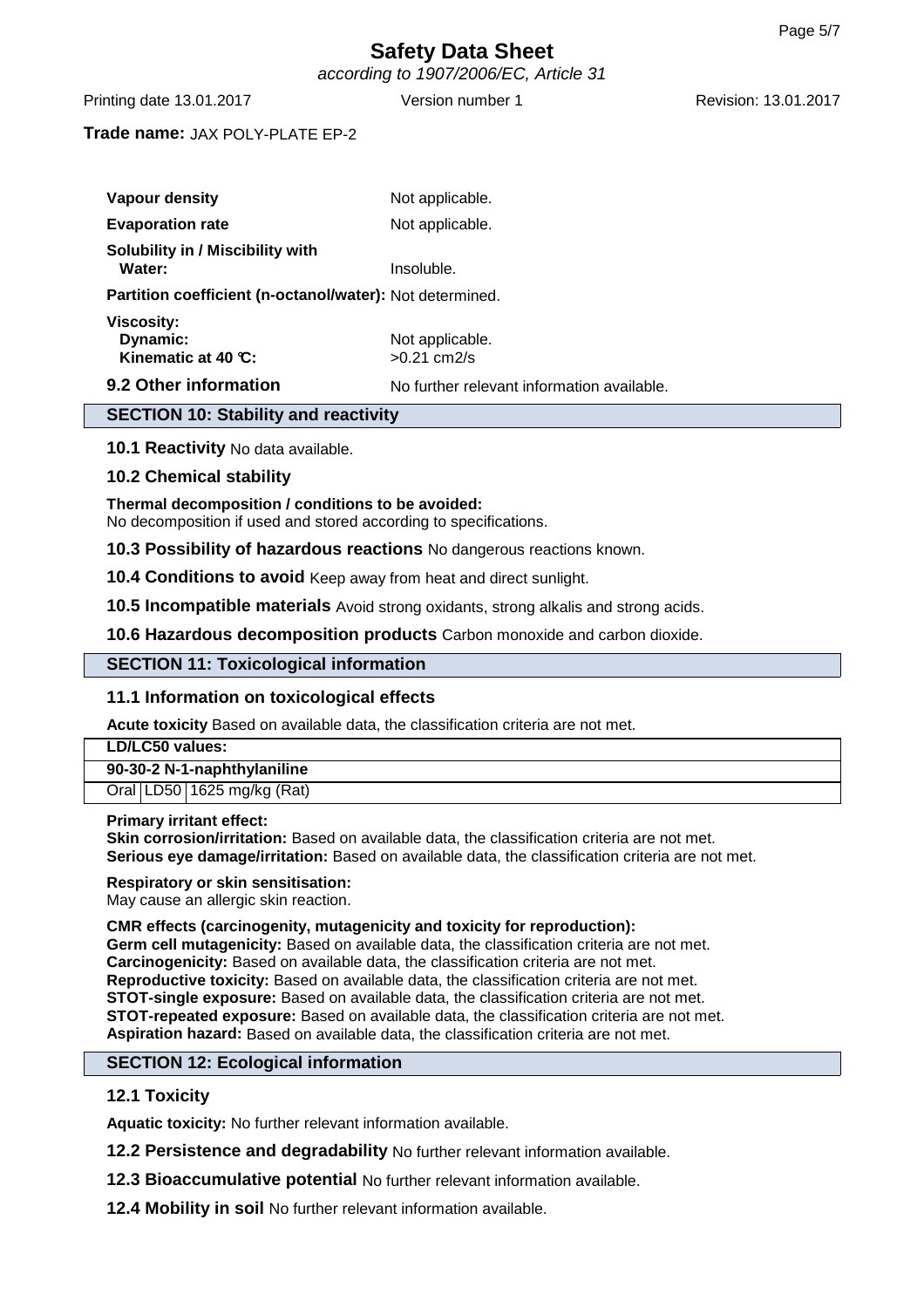according to 1907/2006/EC, Article 31

Printing date 13.01.2017 Version number 1 Revision: 13.01.2017

## **Trade name:** JAX POLY-PLATE EP-2

## **Ecotoxical effects:**

**Remark:** Harmful to fish

## **Additional environmental information:**

#### **General notes:**

Water hazard class 2 (German Regulation) (Self-assessment): hazardous for water Do not allow product to reach ground water, water course or sewage system. Danger to drinking water if even small quantities leak into the ground. Harmful to aquatic organisms

## **12.5 Results of PBT and vPvB assessment**

**PBT:** Not applicable. **vPvB:** Not applicable.

**12.6 Other adverse effects** No further relevant information available.

### **SECTION 13: Disposal considerations**

## **13.1 Waste treatment methods**

**Recommendation:** Do not allow product to reach sewage system.

## **Uncleaned packaging:**

#### **Recommendation:**

Disposal must be made according to official regulations.

Packaging that may not be cleansed must be disposed of in the same manner as the product.

## **SECTION 14: Transport information**

| 14.1 UN Number<br>ADR, ADN, IMDG, IATA                                           | Not applicable. |
|----------------------------------------------------------------------------------|-----------------|
| 14.2 UN proper shipping name<br>ADR, ADN, IMDG, IATA                             | Not applicable. |
| 14.3 Transport hazard class(es)                                                  |                 |
| ADR, ADN, IMDG, IATA<br><b>Class</b>                                             | Not applicable. |
| 14.4 Packing group<br>ADR, IMDG, IATA                                            | Not applicable. |
| 14.5 Environmental hazards<br>Marine pollutant:                                  | No              |
| 14.6 Special precautions for user                                                | Not applicable. |
| 14.7 Transport in bulk according to Annex II<br>of MARPOL 73/78 and the IBC Code | Not applicable. |

## **SECTION 15: Regulatory information**

**15.1 Safety, health and environmental regulations/legislation specific for the substance or mixture**

**Directive 2012/18/EU Named dangerous substances - ANNEX I** None of the ingredients is listed.

**15.2 Chemical safety assessment** A Chemical Safety Assessment has not been carried out.

### **SECTION 16: Other information**

This information is based on our present knowledge. However, this shall not constitute a guarantee for any specific product features and shall not establish a legally valid contractual relationship.

**Relevant phrases** H302 Harmful if swallowed.